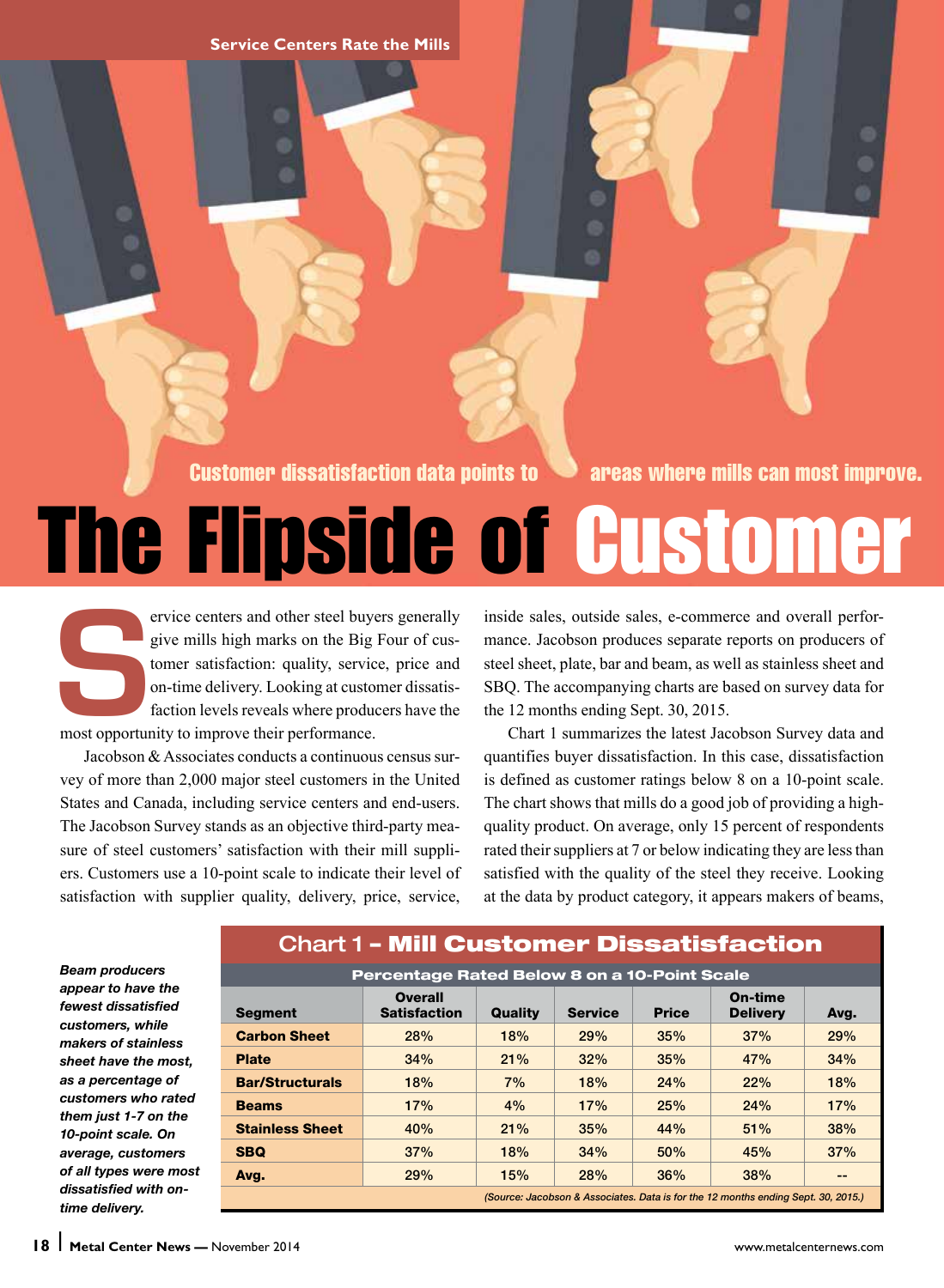# **The Leaders**

# and Customer Comments on What Makes Them Different

#### Sheet Producer

# Nucor Gallatin

- Nucor Gallatin has a great staff. They still have a small-town feeling.
- **M** Nucor Gallatin is a customer service dream. They are limited in what they can make, but what they make is great.
- Nucor Gallatin is easy to work with and very flexible.

# **Satisfaction**

bars and structural products have done the best job in the past year of maintaining a high quality standard in the eyes of their customers, while producers of stainless sheet and carbon plate are rated lowest in terms of quality.

The service centers and steel end-users who responded to the Jacobson Survey were most critical of the mills' on-time delivery performance. On average, 38 percent were dissatisfied with the timeliness of deliveries. Fully half of the buyers of stainless sheet rate their suppliers below satisfactory levels.

Almost as unsatisfactory as mill on-time delivery is steel pricing, according to buyers. More than one in three respondents to The Jacobson Survey are dissatisfied with current pricing levels. Steel product prices have plunged by 30-40 percent in the past year, devaluing service center inventories and squeezing their margins.

Steel is a global commodity and its price is impacted by many variables. Individual mills have limited pricing power and generally must charge the market rate. While they cannot completely control what their product costs, the most successful mills provide timely service and delivery and keep customer dissatisfaction to a minimum.

*John Jacobson is president of Jacobson & Associates. For additional information, visit www.jacobsonsteel.com, call 847-735-7250 or e-mail jej@jacobsonsteel.com*

#### Plate Producer

# Nucor Hertford

- Nucor Hertford is reliable and consistent. They have shorter lead times and a generally better on-time delivery history.
- **Nucor Hertford has superb outside** and inside sales.
- Mucor Hertford has a great ability to answer quotes quickly and competitively.

#### Bar/Structurals Producer

# CMC Steel Texas

- CMC Texas is easy to do business with. I use CMC's website all the time. It has everything.
- $\blacksquare$  CMC Texas has extensive inventory. They are great to deal with for ASAP material.
- **M CMC Texas is a workhorse. They have** vast knowledge of the market.

#### Beam Producer

# Nucor Berkeley Beams

- Nucor Berkeley has awesome customer service with inside salespeople that are very knowledgeable and quick.
- **Mucor Berkeley is a superior supplier with** a strong commitment to customer service and e-commerce.
- **M** Nucor Berkeley is accommodating and will go the extra mile to make critical deliveries happen.

#### Stainless Sheet Producer

# ATI Flatrolled Products

- **M ATI is a loyal and honest supplier.**
- **M ATI is more open to partnership, and their** e-commerce is the best.
- **M** ATI is a great supplier with good personnel responsive to opportunities, technical support and claims resolution.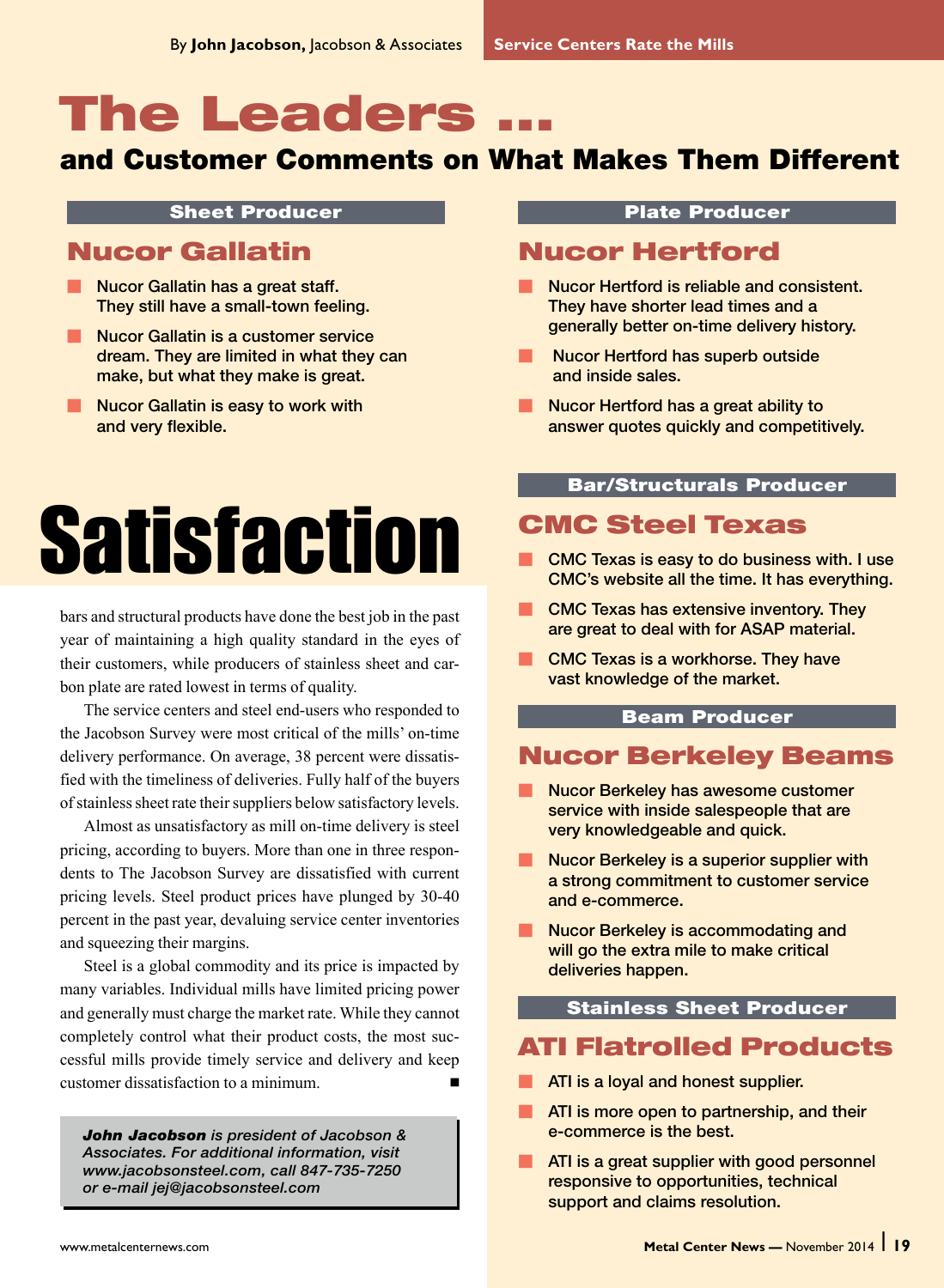# Chart 3 – Most Improved Mills

#### Overall Customer Satisfaction by Product Category

#### Sheet Producers

- 1. ArcelorMittal Riverdale
- 2. Nucor Gallatin
- 3. Nucor Arkansas
- 4. ArcelorMittal Cleveland
- 5. USS Mon Valley
- 6. USS Granite City
- 7. AM/NS Calvert
- 8. Nucor Crawfordsville
- 9. SDI Columbus
- 10. California Steel

#### Bar/Structurals Producers

- 1. Gerdau Jackson
- 2. Gerdau Whitby
- 3. Gerdau Cambridge
- 4. Gerdau Calvert City
- 5. Gerdau Wilton
- 6. Gerdau Charlotte
- 7. Nucor Marion
- 8. CMC Texas
- 9. Nucor Nebraska
- 10. Cascade Steel

#### Plate Producers

- 1. EVRAZ Portland
- 2. Nucor Hertford
- 3. ArcelorMittal Coatesville

### Beam Producers

**Gerdau** Nucor Berkeley SDI Structurals

#### Stainless Sheet Producers

ATI Flatrolled Products

*The most improved mills are those with the highest percentage increase in overall customer satisfaction scores for the 12 months ending Sept. 30, 2015, compared with their scores for the same period the prior year. Companies are listed in order from the highest to the lowest in percentage improvement. (Source: Jacobson & Associates)*

# Chart 5 – Loyalty Index Ranking

#### Highest Ranked Mills in Customer Loyalty by Product Category

#### Sheet Producers

North Star BlueScope The Techs ArcelorMittal Cleveland **CSI** ArcelorMittal Dofasco **NI MK PA** ArcelorMittal Riverdale USS Great Lakes Nucor Arkansas Nucor Berkeley ArcelorMittal Burns Harbor Nucor Gallatin USS-POSCO Industries Nucor Decatur

#### Bar/Structurals Producers

Nucor Birmingham Evraz Pueblo Rebar Nucor Nebraska SDI Roanoke Bar CMC Arizona Nucor Seattle **AltaSteel** Nucor Kankakee CMC Alabama Nucor Jackson Nucor South Carolina CMC Texas

#### Plate Producers

Nucor Hertford Nucor Tuscaloosa SSAB Plate ArcelorMittal Coatesville

#### Beam Producers

Nucor Yamato Nucor Berkeley SDI Structurals

#### Stainless Sheet Producers

ATI Flatrolled Producers North American Stainless AK Specialty Steels

*Customer loyalty is one of the most important gauges of future success. In each Jacobson Survey, mill customers are asked to rate the likelihood they will be using each supplier 12 months in the future. Companies that develop the most trust and loyalty with their customers stand to fare best in the years ahead.*

*Source: Jacobson & Associates. Data is for the 12 months ending Sept. 30, 2015.*